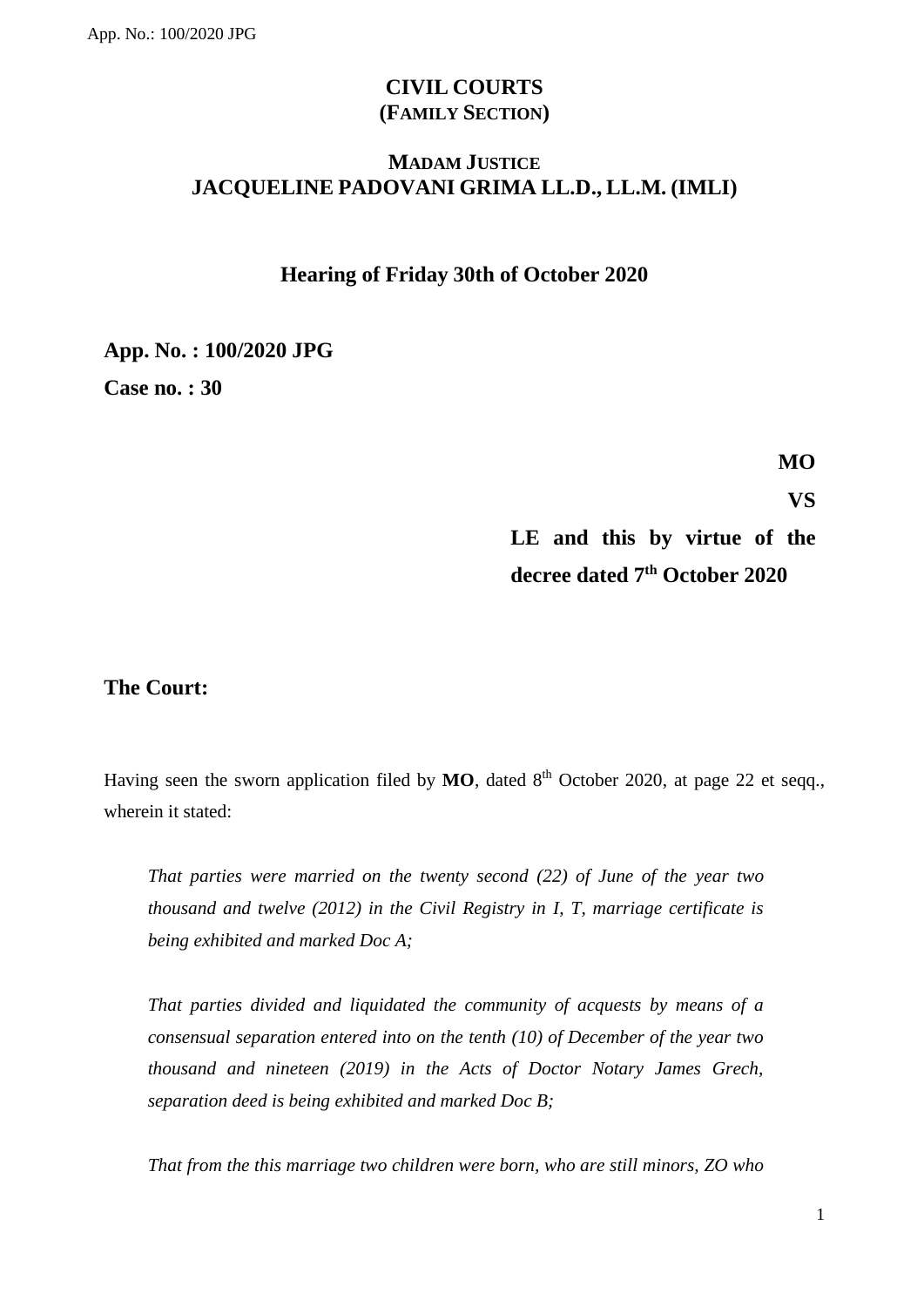*was born on X and SO who was born on Y.*

*That parties have been separated de facto since October of the year two thousand and fifteen (2015) as it results from page numbered one (1) of document B exhibited, thus the requirement in terms of Article 66 B (a) of Chapter 16 of the Laws of Malta subsists;*

*That the father contributes by means of maintenance towards the minors amount as results from Document B paragraph five (5) (vi) (n) and declares that there are no arrears;*

*That the possibility of reconciliation between the parties is not possible and thus Article 66 B of the Civil Code Chapter 16 of the Laws of Malta should subsist;*

*That the requirements at law should result to have been satisfied for the pronouncement of divorce between the parties in terms of law.*

*Parties thus request this Honorable Court to :* 

- *1. Dissolve the marriage between the parties;*
- *2. Orders the Court Registrar to inform the Director of the Public Registry within the time frame as laid down with the dissolution of the parties' marriage so that it will be duly registered in the Public Registry.*

Having seen that the application and documents, the decree and notice of hearing have been duly notified in according to law;

Having heard all the evidence on oath;

Having seen the exhibited documents and all the case acts;

Having seen the Articles 66A, 66B u 66C of Chapter 16 of laws of Malta;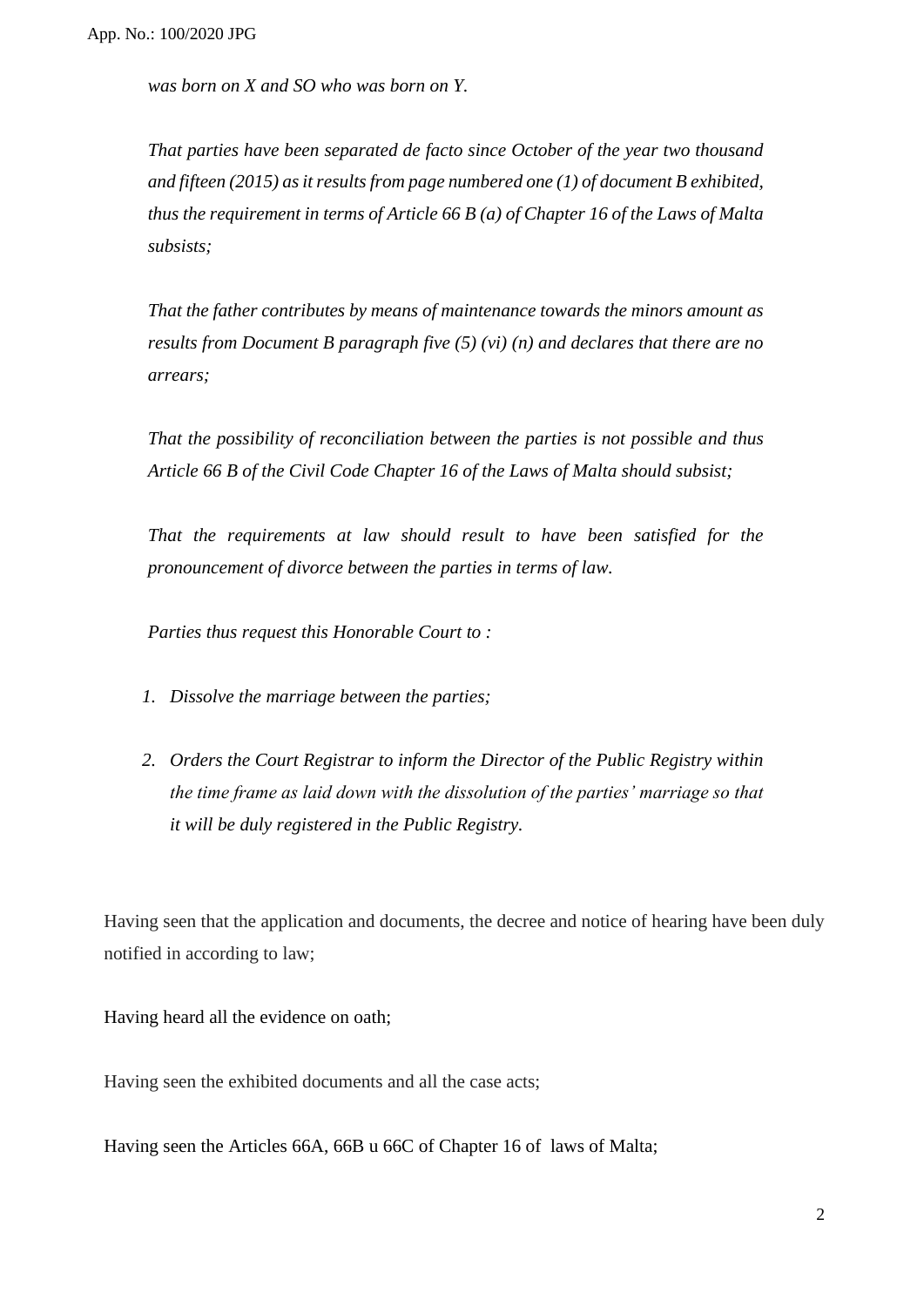### **Considers;**

**LE** testified (vide page 25) that she married her husband on the  $22<sup>nd</sup>$  June 2012 and that two children were born from this marriage. The marriage did not work out and the parties filed for a personal separation. From the date of de facto separation of the parties to the present day, there was no reconciliation, and there is no hope for this reconciliation. She also testified that the parties have been living separately since 2015. She further testified that there are no maintenance arrears.

**MO** testified (page 27) and confirmed and corroborated the testimony of his wife **LE.**

On the 7<sup>th</sup> October 2020 (page 20) the Plaintiff undertook to pay all the judicial expenses of these procedures.

#### **Deliberates;**

- *66A. (1) Each of the spouses shall have the right to demand divorce or dissolution of the marriage as provided in this Sub-Title. It shall not be required that, prior to the demand of divorce, the spouses shall be separated from each other by means of a contract or of a judgement. [....]*
- *66B. Without prejudice to the following provisions of this article, divorce shall not be granted except upon a demand made jointly by the two spouses or by one of them against the other spouse, and unless the Court is satisfied that:*
	- *(a) on the date of commencement of the divorce proceedings, the spouses shall have lived apart for a period of, or periods that amount to, at least four years out of the immediately preceding five years, or at least four years have lapsed from the date of legal separation; and*
	- *(b) there is no reasonable prospect of reconciliation between the spouses; and*
	- *(c) the spouses and all of their children are receiving adequate maintenance, where this is due, according to their particular circumstances, as provided in article 57:*